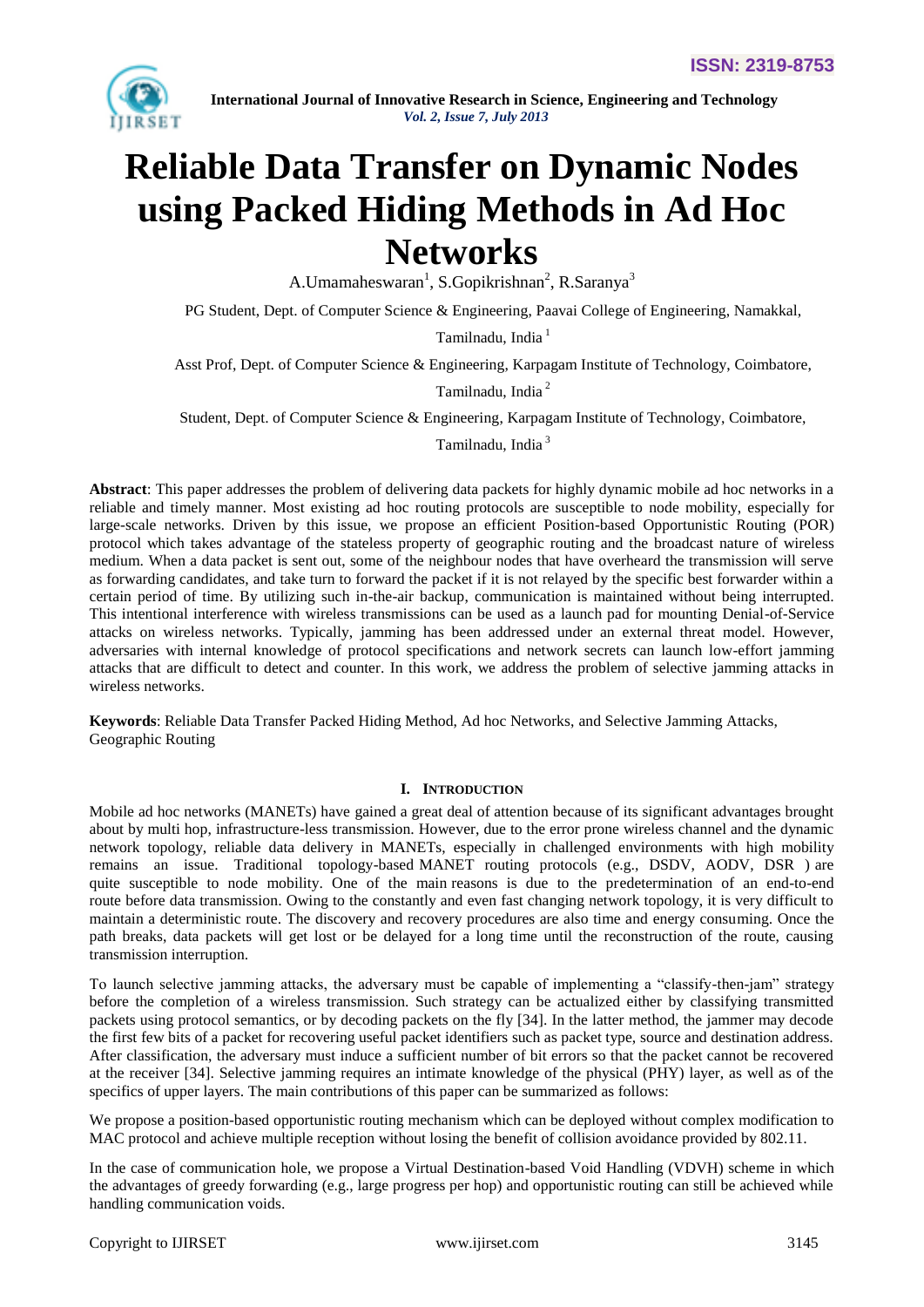

We investigate the feasibility of real-time packet classification for launching selective jamming attacks, under an internal threat model. We show that such attacks are relatively easy to actualize by exploiting knowledge of network protocols and cryptographic primitives extracted from compromised nodes.



Fig 1 Realization of a selective jamming attack

### **II. PROBLEM STATEMENT AND ASSUMPTIONS**

### *A. Problem Statement*

Consider the scenario depicted in Fig. 1a. Nodes A and B communicate via a wireless link. Within the communication range of both A and B, there is a jamming node J. When A transmits a packet m to B, node J classifies m by receiving only the first few bytes of m. J then corrupts m beyond recovery by interfering with its reception at B. We address the problem of preventing the jamming node from classifying m in real time, thus mitigating J"s ability to perform selective jamming. Our goal is to transform a selective jammer to a random one. Note that in the present work, we do not address packet classification methods based on protocol semantics.

## *B. System and Adversary Model*

• Network Model

The network consists of a collection of nodes connected via wireless links. Nodes may communicate directly if they are within communication range, or indirectly via multiple hops. Nodes communicate both in unicast mode and broadcast mode. Communications can be either unencrypted or encrypted. For encrypted broadcast communications, symmetric keys are shared among all intended receivers. These keys are established using presaged pair wise keys or asymmetric cryptography.

Communication Model

Packets are transmitted at a rate of R bauds. Each PHY layer symbol corresponds to q bits, where the value of q is defined by the underlying digital modulation scheme. Every symbol carries  $\alpha/\beta$  q data bits, where = is the rate of the PHY-layer encoder. Here, the transmission bit rate is equal to qR bps and the information bit rate is  $\alpha/\beta$  qR bps. Spread-spectrum techniques such as frequency hopping spread spectrum (FHSS), or direct sequence spread spectrum (DSSS) may be used at the PHY layer to protect wireless transmissions from jamming. SS provides immunity to interference to some extent (typically 20 to 30 dB gain), but a powerful jammer is still capable of jamming data packets of his choosing.

Transmitted packets have the generic format depicted in Fig. 1. The preamble is used for synchronizing the sampling process at the receiver. The PHY-layer header contains information regarding the length of the frame, and the transmission rate. The MAC header determines the MAC protocol version, the source and destination addresses, sequence numbers plus some additional fields. The MAC header is followed by the frame body that typically contains an ARP packet or an IP datagram. Finally, the MAC frame is protected by a cyclic redundancy check (CRC) code. At the PHY layer, a trailer may be appended for synchronizing the sender and receiver. 2.2.3 Adversary Model

The adversary is assumed to be computationally and storage bounded, although he can be far superior to normal nodes. In particular, he can be equipped with special purpose hardware for performing cryptanalysis or any other required computation. Solving well-known hard cryptographic problems is assumed to be time consuming. For the purposes of analysis, given a cipher text, the most efficient method for deriving the corresponding plaintext is assumed to be an exhaustive search on the key space.



Fig.2.A Generic Communication System Diagram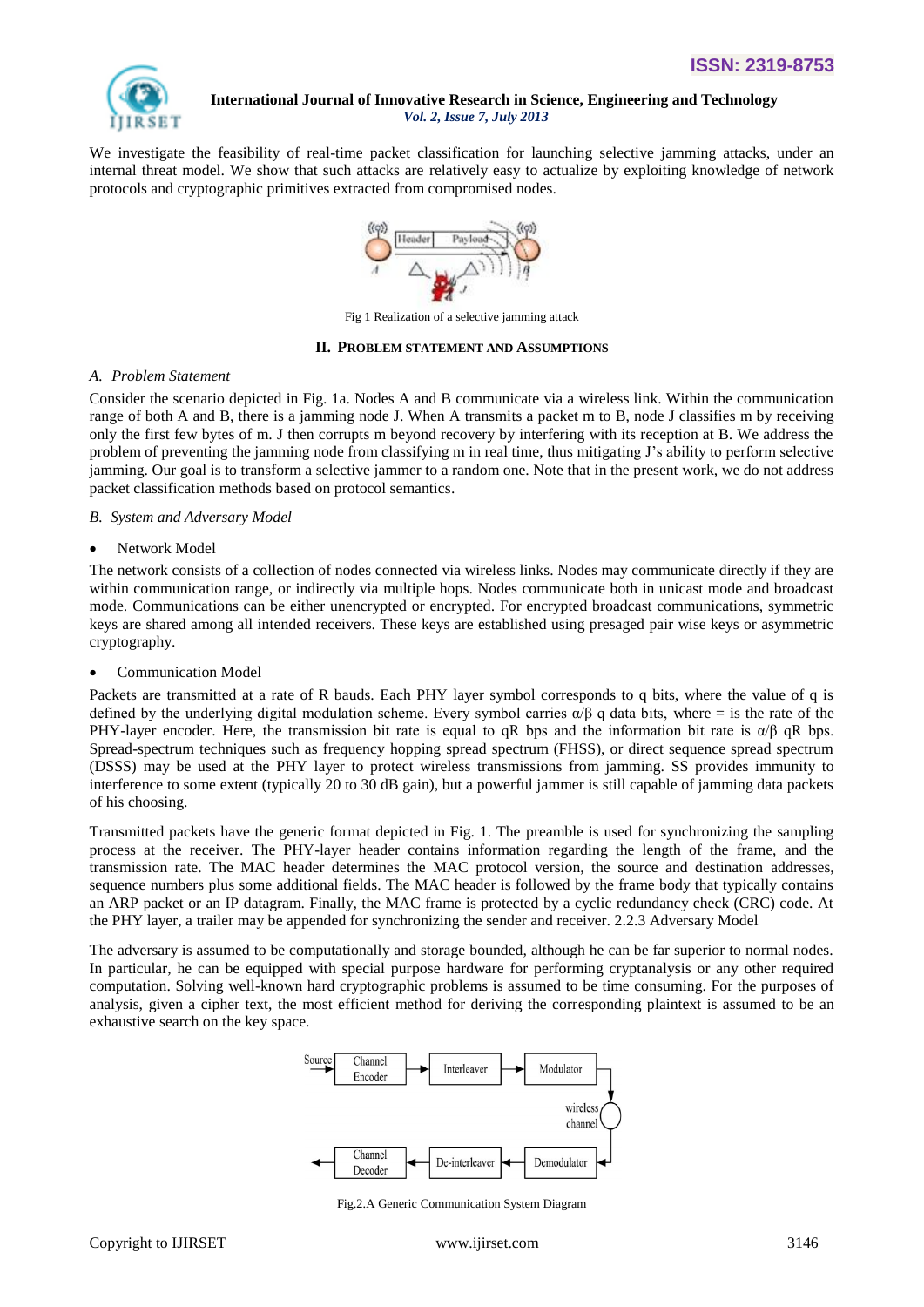

The implementation details of every layer of the network stack are assumed to be public. Furthermore, the adversary is capable of physically compromising network devices and recovering stored information including cryptographic keys, PN codes, etc. This internal adversary model is realistic for network architectures such as mobile ad hoc, mesh, cognitive radio, and wireless sensor networks (WSNs), where network devices may operate unattended, thus being susceptible to physical compromise.

# **III.POSITION-BASED OPPORTUNISTIC ROUTING**

The design of POR is based on geographic routing and opportunistic forwarding. The nodes are assumed to be aware of their own location and the positions of their direct neighbours. Neighbourhood location information can be exchanged using one-hop beacon or piggyback in the data packet's header. While for the position of the destination, we assume that a location registration and lookup service which maps node addresses to locations is available just as in. It could be realized using many kinds of location service. In our scenario, some efficient and reliable way is also available. For example, the location of the destination could be transmitted by low bit rate but long range radios, which can be implemented as periodic beacon, as well as by replies when requested by the source.

When a source node wants to transmit a packet, it gets the location of the destination first and then attaches it to the packet header. Due to the destination node"s movement, the multihop path may diverge from the true location of the final destination and a packet would be dropped even if it has already been delivered into the neighbourhood of the destination. To deal with such issue, additional check for the destination node is introduced. At each hop, the node that forwards the packet will check its neighbour list to see whether the destination is within its transmission range. If yes, the packet will be directly forwarded to the destination, similar to the destination location prediction. By performing such identification check before greedy forwarding based on location information, the effect of the path divergence can be very much alleviated.

In conventional opportunistic forwarding, to have a packet received by multiple candidates, either IP broadcast or an integration of routing and MAC protocol is adopted. The former is susceptible to MAC collision because of the lack of collision avoidance support for broadcast packet in current 802.11, while the latter requires complex coordination and is not easy to be implemented. In POR, we use similar scheme as the MAC multicast mode. The packet is transmitted as unicast (the best forwarder which makes the largest positive progress toward the destination is set as the next hop) in IP layer and multiple receptions are achieved using MAC interception. The use of RTS/CTS/DATA/ACK significantly reduces the collision and all the nodes within the transmission range of the sender can eavesdrop on the packet successfully with higher probability due to medium reservation.

Every node maintains a forwarding table for the packets of each flow (identified as source-destination pair) that it has sent or forwarded. Before calculating a new forwarder list, it looks up the forwarding table; an example is illustrated in Table 1, to check if a valid item for that destination is still available. The forwarding table is constructed during data packet transmissions and its maintenance is much easier than a routing table. It can be seen as a trade-off between efficiency and scalability.

The packets in the interface queue taking node A as the next hop will be given a second chance to reroute. For the packet pulled back from the MAC layer, it will not be rerouted as long as node S overhears node B"s forwarding.



Fig 3 Duplicate Relaying

# *A. MAC Modification and Complementary Techniques*

# MAC Interception

We leverage on the broadcast nature of 802.11 MAC: all nodes within the coverage of the sender would receive the signal. However, its RTS/CTS/DATA/ACK mechanism is only designed for unicast. It simply sends out data for all broadcast packets with CSMA. Therefore, packet loss due to collisions would dominate the performance of multicastlike routing protocols. Here, we did some alteration on the packet transmission scenario. In the network layer, we just send the packet via unicast, to the best node which is elected by greedy forwarding as the next hop. In this way, we make full utilization of the collision avoidance supported by 802.11 MAC. While on the receiver side, we do some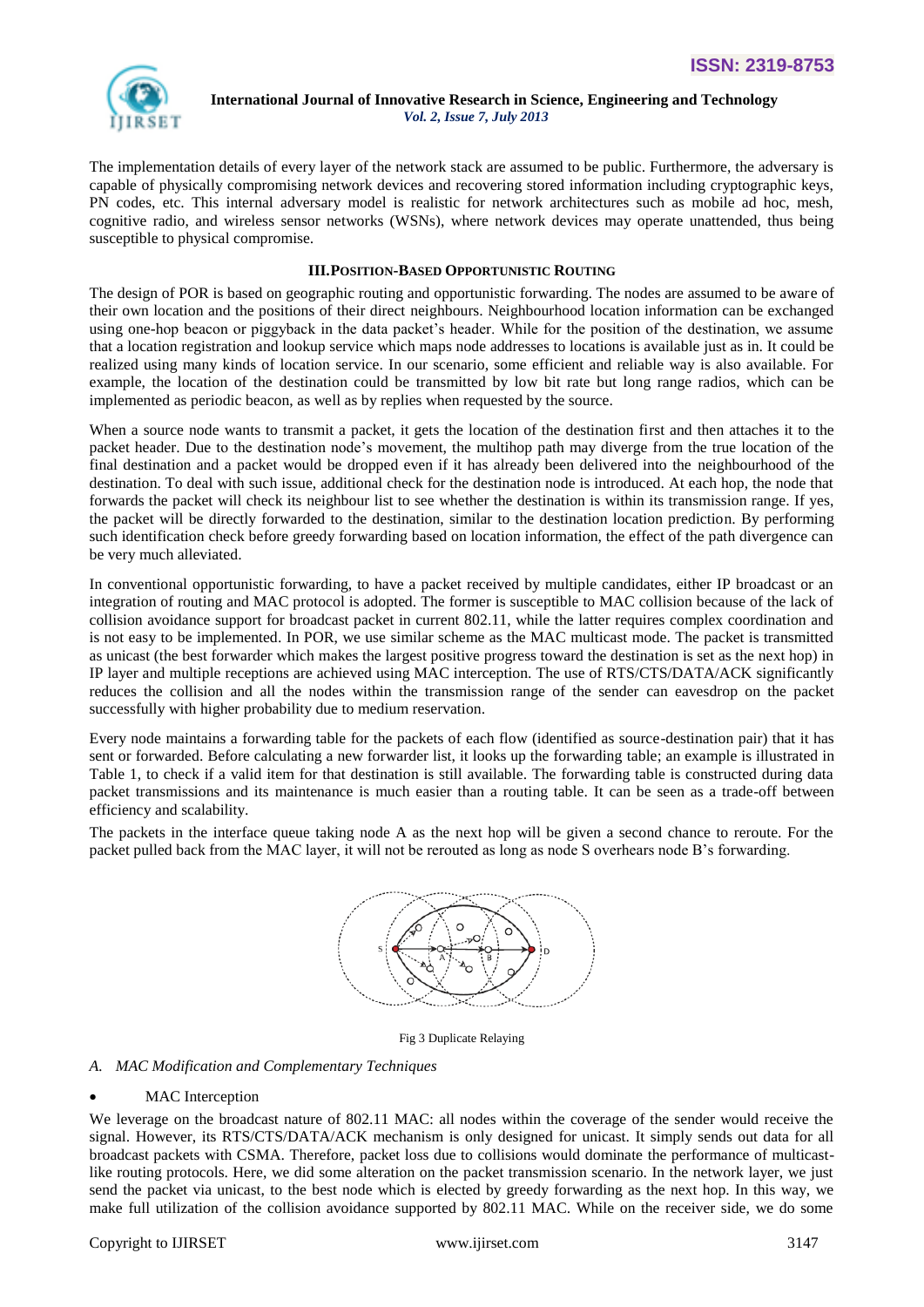modification of the MAC-layer address filter: even when the data packet's next hop is not the receiver, it is also delivered to the upper layer but with some hint set in the packet header indicating that this packet is overheard. It is then further processed by POR. Hence, the benefit of both broadcast and unicast (MAC support) can be achieved.

# MAC Call back

When the MAC layer fails to forward a packet, the function implemented in POR mac call back will be executed. The item in the forwarding table corresponding to that destination will be deleted and the next hop node in the neighbour list will also be removed. If the transmission of the same packet by a forwarding candidate is overheard, then the packet will be dropped without reforwarding again; otherwise, it will be given a second chance to reroute. The packets with the same next hop in the interface queue which is located between the routing layer and MAC layer will also be pulled back for rerouting. As the location information of the neighbours is updated periodically, some items might become obsolete very quickly especially for nodes with high mobility. This scheme introduces a timely update which enables more packets to be delivered. The first question is at which node should packet forwarding switch from greedy mode to void handling mode.

# **IV.VIRTUAL DESTINATION-BASED VOID HANDLING**

In order to enhance the robustness of POR in the network where nodes are not uniformly distributed and large holes may exist, a complementary void handling mechanism based on virtual destination is proposed.

# *A. Trigger Node*

The first question is at which node should packet forwarding switch from greedy mode to void handling mode. In many existing geographic routing protocols, the mode change happens at the void node, e.g., Node B in F. Then, Path 1 (A-B-E-<sub>3</sub> <sub>3</sub> <sub>3</sub> ) and/or Path 2 (A-B-C-F- <sub>3</sub> <sub>3</sub> <sub>3</sub> ) (in some cases, only Path 1 is available if Node C is outside Node B's transmission range) can be used to route around the communication hole. From Fig. 3, it is obvious that Path 3 (A-C-F-  $3$   $3$   $3$ ) is better than Path 2. If the mode switch is done at Node A, Path 3 will be tried instead of Path 2 while Path 1 still gets the chance to be used. A message called void warning, which is actually the data packet returned from Node B to Node A with some flag set in the packet header, is introduced to trigger the void handling mode. As soon as the void warning is received, Node A (referred to as trigger node) will switch the packet delivery from greedy mode to void handling mode and rechoose better next hops to forward the packet. Of course, if the void node happens to be the source node, packet forwarding mode will be set as void handling at that node without other choice (i.e., in this case, the source node is the trigger node).

# **V. IMPACT OF SELECTIVE JAMMING**

In this section, we illustrate the impact of selective jamming attacks on the network performance. We used OPNET Modeller to implement selective jamming attacks in two multi hop wireless network scenarios. In the first scenario, the attacker targeted a TCP connection established over a multi hop wireless route. In the second scenario, the jammer targeted network-layer control messages transmitted during the route establishment process.

# *A. Selective Jamming at the Transport Layer*

In the first set of experiments, we set up a file transfer of a 3 MB file between two users A and B connected via a multi hop route. The TCP protocol was used to reliably transport the requested file. At the MAC layer, the RTS/CTS mechanism was enabled. The transmission rate was set to 11 Mbps at each link. The jammer was placed within the proximity of one of the intermediate hops of the TCP connection. Four jamming strategies were considered:

- 1. Selective jamming of cumulative TCP-ACKs.
- 2. Selective jamming of RTS/CTS messages.
- 3. Selective jamming of data packets.
- 4. Random jamming of any packet.

In each of the strategies, a fraction p of the targeted packets is jammed. In Fig. 3a, we show the average delay E½Dfor completing the file transfer, as a function of the jamming probability p (averaged over repeated experiments). In Fig. 3b, we show the average throughput E½Tas a function of p. It can be observed that all jamming attacks have significant impact on E½D which grows several orders of magnitude larger compared to the delay in the absence of a jammer. Similarly, the effective throughput drops drastically under both random and selective jamming attacks. TCP performance under jamming of TCP-ACKs can be interpreted by the congestion control mechanism of the TCP protocol. When cumulative ACKs are lost (in our case jammed), the sender has to retransmit all unacknowledged data packets, thus increasing the incurred delay while reducing the effective throughput. At the same time, the sender interprets the loss of ACKs as congestion and throttles its packet transmission rate by reducing the size of the transmission window. This leads to a further slowdown of the application. Note that, for values of  $p > 0.4$ , the TCP connection is aborted for the case of random and TCP-ACK jamming, due to the repeated time-outs at the sender. depicts the number of packets that were jammed by the adversary for each value of p. Finally, Fig. 3d shows the